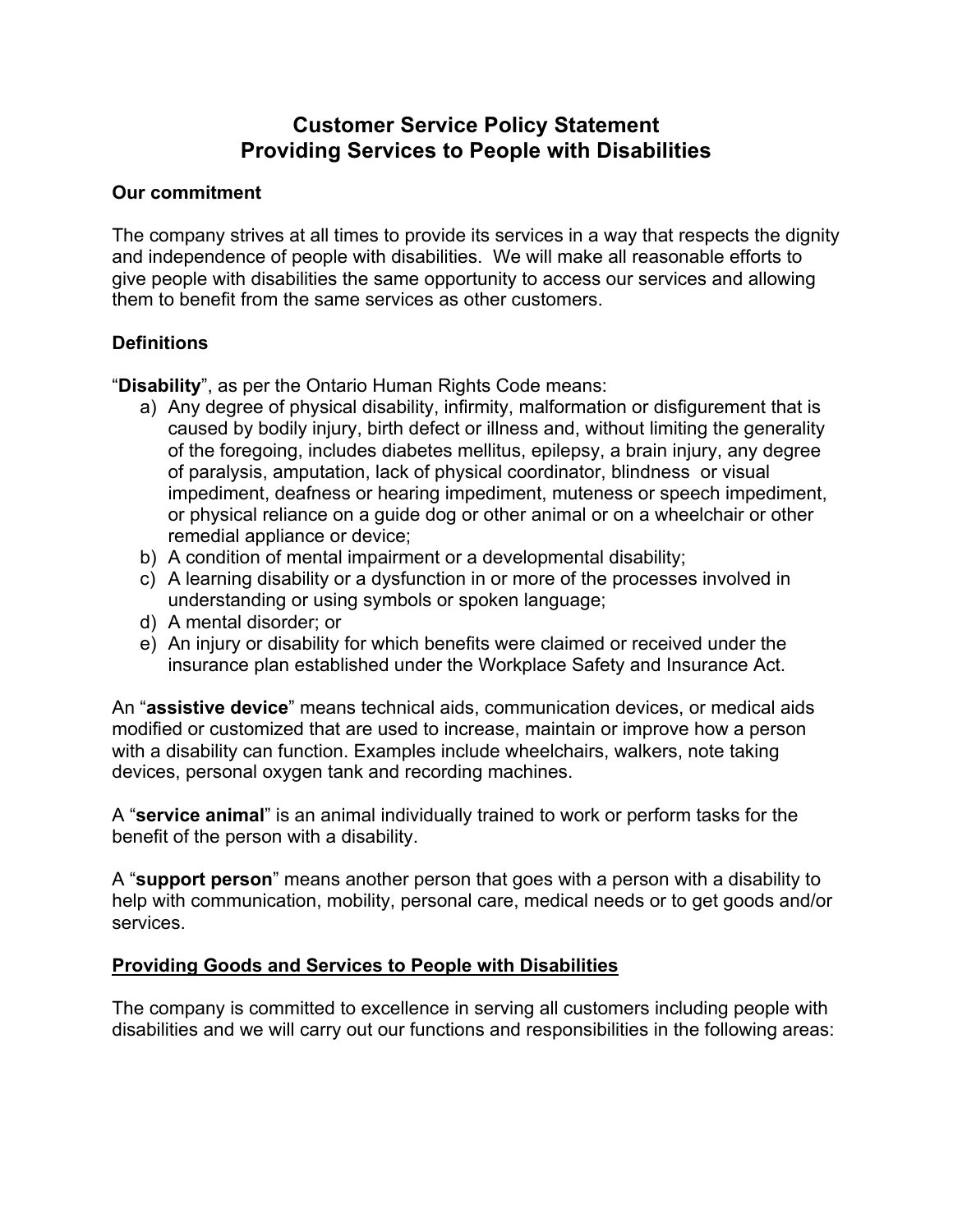#### **Communication**

We will communicate with people with disabilities in ways that take into account their disability. We will train staff who communicate with customers on how to interact and communicate with people with various types of disabilities.

#### **Assistive Devices**

We are committed to serving people with disabilities who use assistive devices to obtain, use or benefit from our services. We will ensure that our staff is trained and familiar with various assistive devices that may be used by customers with disabilities while accessing our services.

#### **Use of service animals and support persons**

We are committed to welcoming people with disabilities who are accompanied by a service animal on the parts of our premises that are open to the public and third parties. We will also ensure that all staff dealing with the public are properly trained in how to interact with people with disabilities who are accompanied by a service animal.

We are committed to welcoming people with disabilities who are accompanied by a support person. Any person with a disability who is accompanied by a support person will be allowed to enter the company's premises with his or her support person. At no time will a person with a disability who is accompanied by a support person be prevented from having access to his or her support person while on our premises.

We will require the support person to sign a confidentiality agreement while attending client meetings where personal and financial information is discussed. See Appendix A for an example.

#### **Notice of temporary disruption**

The company will provide customers with notice in the event of a planned or unexpected disruption in the facilities or services normally used by people with disabilities. This notice will include information about the reason for the disruption, its anticipated duration and a description of alternative facilities or services, if available. See Appendix B for an example.

## **Training**

The company will provide training to all employees or other third parties on the company's behalf, and all those who are involved in the development and approvals of customer service policies, practices and procedures.

#### **Feedback process**

Comments on our services are welcome and appreciated. If, however a person with a disability is not satisfied, they can direct their complaint to the Director, Human Resources (cmagee@portlandic.com or 1-888-710-4242 ext 4366). Customers can expect to hear back from us within (5) five business days.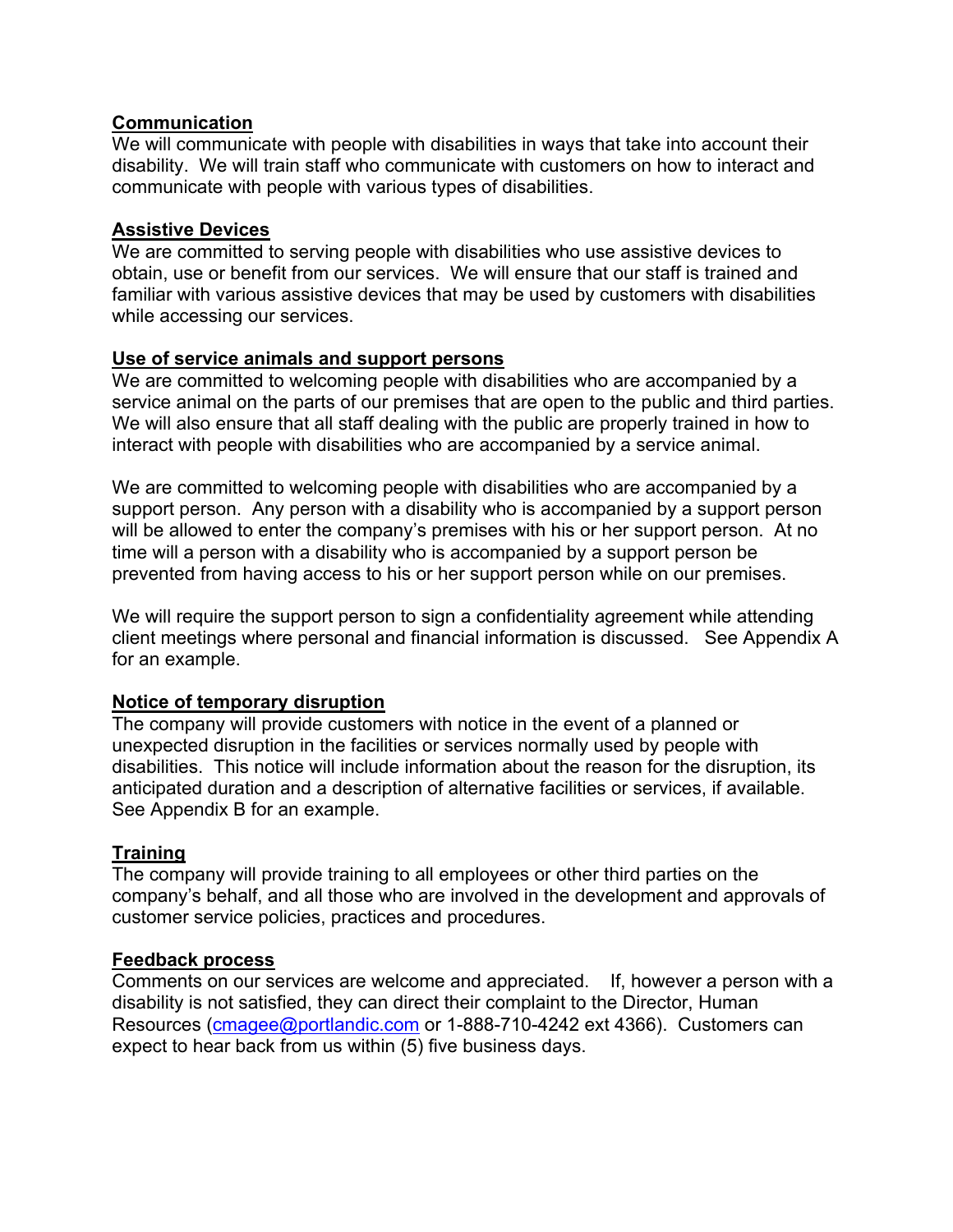# **Appendix A – Confidentiality Agreement**

| This Confidentiality Agreement is made effective this day of<br>20, between<br><u> 1980 - Jan Barbarat, manala</u><br>and                                                                                                                                                                                                                             |
|-------------------------------------------------------------------------------------------------------------------------------------------------------------------------------------------------------------------------------------------------------------------------------------------------------------------------------------------------------|
| hereby agree not to disclose or discuss any<br>information that I became privy to as a result of my presence at the meeting.                                                                                                                                                                                                                          |
| 1. For the purposes of this agreement, the term "Confidential Information" includes,<br>without limitation, information, personal, financial or other private information not<br>known to the public which are disclosed by the client to<br>or from to the client.                                                                                   |
| 2. As a condition to the disclosure of any confidential information, the receiving<br>party agrees (i) to keep the confidential information confidential, (ii) to utilize the<br>confidential information solely for the purpose of conducting business between<br>the parties and (iii) not to disclose any confidential information to any persons. |

Signature: \_\_\_\_\_\_\_\_\_\_\_\_\_\_\_\_\_\_\_\_\_\_\_\_\_\_\_\_\_\_\_\_\_\_\_\_\_\_\_\_\_